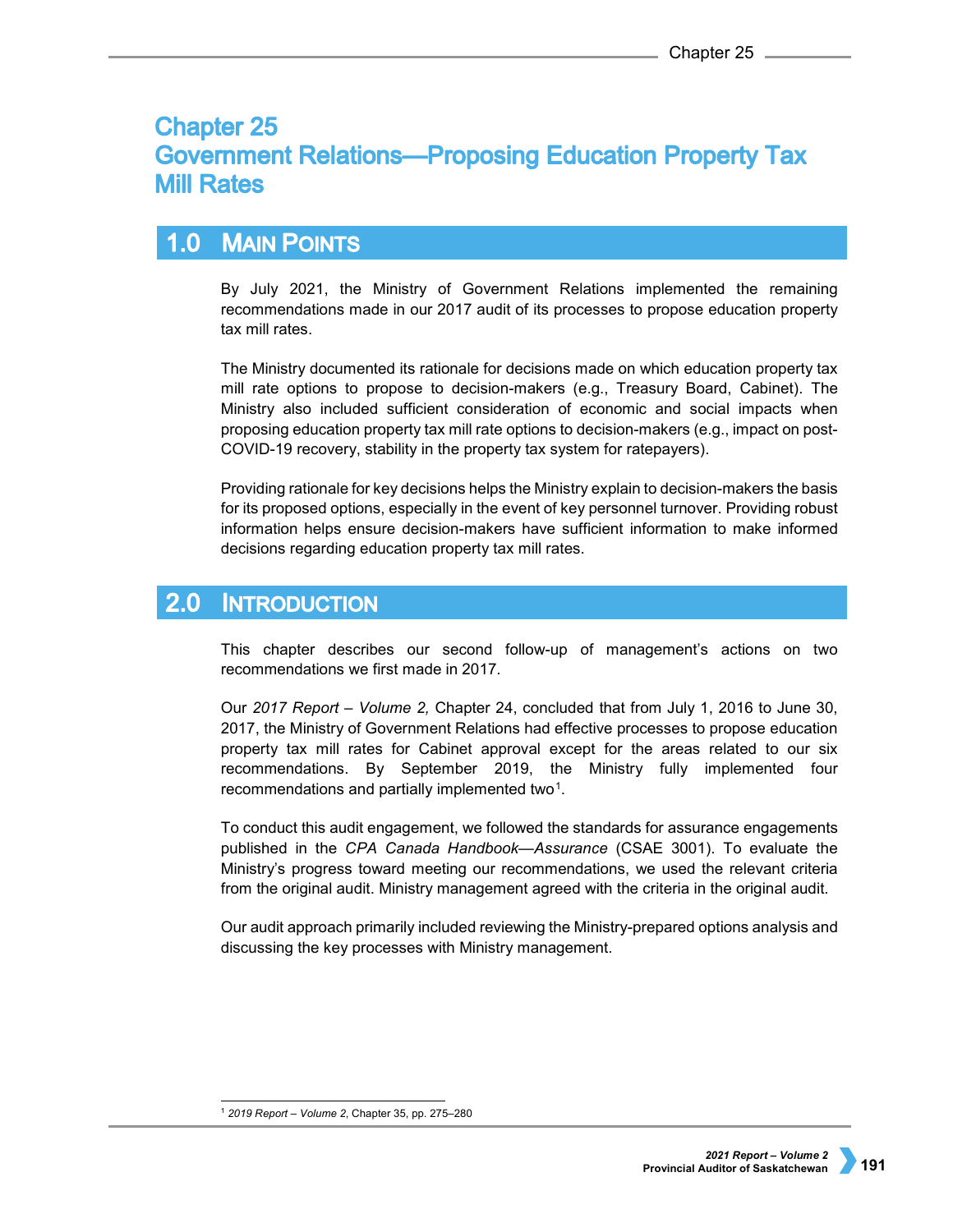#### **Proposing Mill Rates to Cabinet**  $2.1$

Cabinet, by law, is responsible for determining the amount of education property taxes levied each year to help pay for the delivery of prekindergarten through Grade 12 education, and related mill rates.[2](#page-1-0) It makes its mill rate decisions public through Orders in Council.

By law, the Ministry of Government Relations on behalf of its Minister, determines and recommends options for education property tax mill rates, other than for the City of Lloydminster and separate school divisions.[3](#page-1-1),[4](#page-1-2)

- The City of Lloydminster, in accordance with *The Lloydminster Charter*, uses the Government of Alberta's legislation to determine its education property tax funding requirements.[5,](#page-1-3)[6](#page-1-4) The Ministry's role is limited to reviewing the accuracy of the City's calculations before seeking Cabinet's approval for them.
- $\triangleright$  Separate school divisions can pass bylaws to set their own education property tax mill rates.[7](#page-1-5) As of July 2021, separate school divisions that passed such bylaws chose to approve mill rates equal to those set by Cabinet.

The Ministry has a goal of ensuring a fair and effective property tax regime.<sup>[8](#page-1-6)</sup> Section 5.0 briefly describes the key components of property taxes.

With respect to education property taxes, the Ministry's role is to provide Cabinet with robust, objective, evidence-based mill rate options and advice so Cabinet has a solid basis to make decisions about education property tax revenue it wants to levy. Cabinet ultimately decides which option, if any, to choose.

**Section 4.0** highlights the Ministry's process to propose mill rate options directly to Treasury Board to align its responsibilities under legislation. The Ministry of Government Relations provides the recommended education mill rate options directly to Treasury Board, and ultimately to Cabinet, within its annual budget submission to Treasury Board.

### **STATUS OF RECOMMENDATIONS**  $3.0<sub>1</sub>$

This section sets out each recommendation including the date on which the Standing Committee on Public Accounts agreed to the recommendation, the status of the recommendation at July 31, 2021 and the Ministry's actions up to that date.

<span id="page-1-0"></span> <sup>2</sup> *The Education Property Tax Act* (s. 6(1)) indicates the Lieutenant Governor in Council shall determine the mill rates. Cabinet, when setting the Provincial Budget, ultimately determines the amount of education spending and the mix of revenues from property taxes and grants (financed primarily through income taxes and natural resource revenues) used to deliver education.<br><sup>3</sup> *The Education Property Tax Act* (s. 3) assigns responsibility for the "establishment, operation, coll

<span id="page-1-1"></span>management of school tax" to the Minister of Government Relations.

<span id="page-1-2"></span><sup>4</sup> *The Education Property Tax Act* (s. 6(2)(b)) allows establishing different mill rates for school divisions located in Lloydminster. The City of Lloydminster is located in both Saskatchewan and Alberta.

<span id="page-1-3"></span><sup>5</sup> *The Lloydminster Charter*, s. 302(2)(c), requires the City of Lloydminster to use the Government of Alberta's legislation to determine its education property tax funding requirements.

<span id="page-1-4"></span><sup>&</sup>lt;sup>6</sup> Two school divisions operate in Lloydminster: Lloydminster School Division No. 99 and Lloydminster Roman Catholic Separate School Division No. 89.

<sup>7</sup> *The Education Property Tax Act*, s. 7(1).

<span id="page-1-6"></span><span id="page-1-5"></span><sup>8</sup> *Ministry of Government Relations Plan for 2020–21*, p. 10.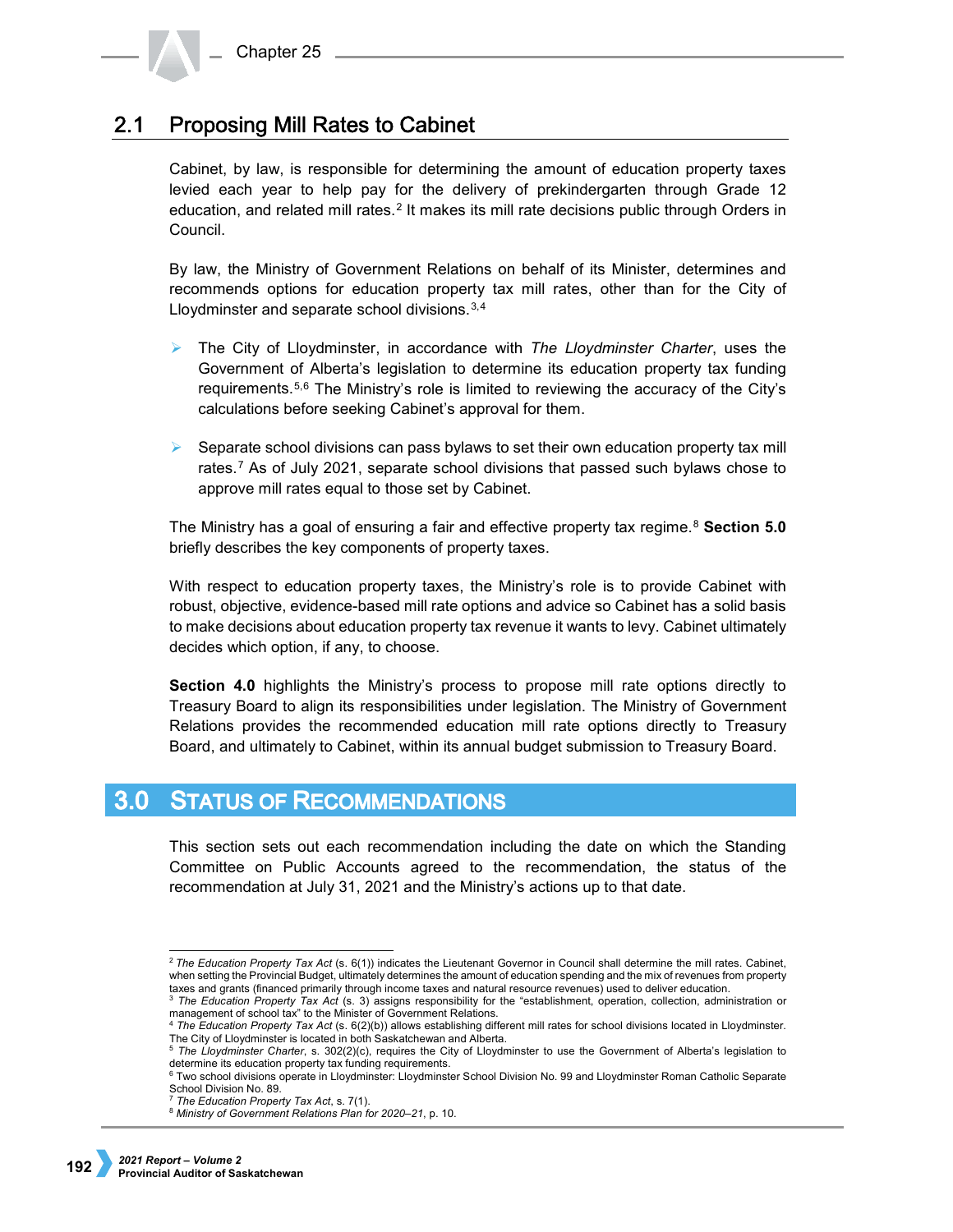### $3.1$ **Rationale for Key Decisions Documented**

*We recommended the Ministry of Government Relations document its rationale for decisions made on which education property tax mill rates to propose.* (*2017 Report – Volume 2*, p. 166, Recommendation 2; Public Accounts Committee agreement October 10, 2018)

## **Status**—Implemented

The Ministry of Government Relations clearly documented its rationale for selecting education property tax mill rate options proposed to Treasury Board.

The Ministry's *Education Property Tax Mill Rate Estimates Process Manual* includes potential mill rate options (e.g., no change to mill rates, adjust mill rates to keep revenue the same as prior year, increase revenues), and directs staff to document rationale for the options chosen in its *Education Property Tax 2021 Mill Rates Options Paper*. Staff provide this Paper to senior management within the Ministry and to the Minister of Government Relations, as well as to the Ministry of Finance for their use in creating the budget submission sent to Treasury Board.

We found the Ministry's Options Paper provided some insight as to why the Ministry chose the options in the Paper over other options (e.g., considered inequities between certain property classes and suggested options that would address the inequities). The Paper also included pros and cons of the selected options (e.g., does an option help or harm the economic recovery from COVID-19; does an option more evenly distribute tax between property classes; does an option provide stability to ratepayers; does an option result in increases or decreases to provincial revenues). We also found the Ministry held regular discussions internally and with senior staff at the Ministry of Finance related to why it chose certain options over other potential options.

Documenting the rationale for decisions made assists decision-makers in understanding the evidence the Ministry based its proposed mill rate options on. Additionally, it helps the Ministry explain the basis for its proposed options, especially in the event of key personnel turnover.

### $3.2<sub>2</sub>$ **Proposed Options Include Key Information**

*We recommended the Ministry of Government Relations include the impact of potential changes in key assumptions (property growth rates) and more information on economic and social impacts when proposing education property tax mill rate options to decision-makers.* (*2017 Report – Volume 2*, p. 171, Recommendation 5; Public Accounts Committee agreement October 10, 2018)

**Status**—Implemented

The Ministry of Government Relations provided appropriate information on economic and social impacts when proposing education property tax mill rate options to decision-makers.

We found the Ministry's *Education Property Tax 2021 Mill Rates Options Paper*: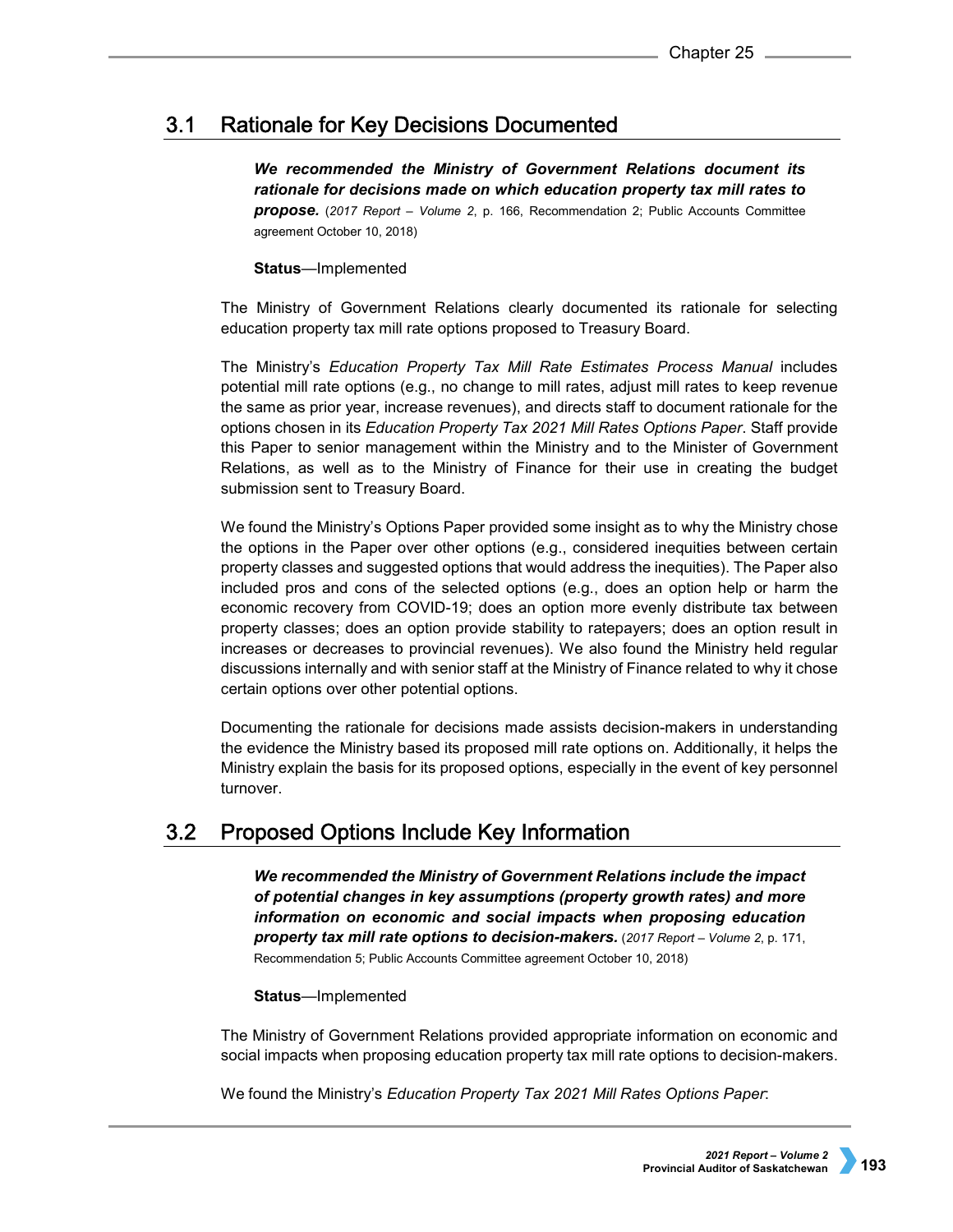- $\triangleright$  Discussed the general impact of certain proposed options (e.g., if government changed percentages of value or mill rates to adjust property taxes) on municipalities (e.g., municipalities tend to increase mill rates to make up the difference if education property taxes are decreased)
- $\triangleright$  Provided some high-level discussion about economic impacts for various proposed options (e.g., impact of options on certain economic sectors and development as well as on post-COVID-19 recovery)
- $\triangleright$  Offered some information about proposed options' social impact (e.g., stability to ratepayers especially in light of the pandemic, consideration of equity between property classes)

The Options Paper did not include the impact of potential changes for one key assumption (i.e., property growth rates) because 2021 was a revaluation year where property values are updated to current values. Revaluation years occur every four years. In our 2019 followup audit, we found the Ministry provided sufficient information on the impact of potential changes in property growth rates.

Having robust, objective, and evidence-based analysis of mill rate options, allows key decision-makers to have sufficient information to make informed decisions.

### **PROCESS TO PROPOSE MILL RATE OPTIONS**  $4.0$

The Ministry of Government Relations' process to propose mill rate options aligns with its responsibilities under legislation.

**Figure 1** provides an overview of the Ministry's process related to setting 2021 education property tax mill rates.



**Figure 1—Government Relations' Education Property Tax Mill Rate Process and General Timing**

Source: Developed by the Provincial Auditor of Saskatchewan based on information provided by the Ministry of Government Relations.